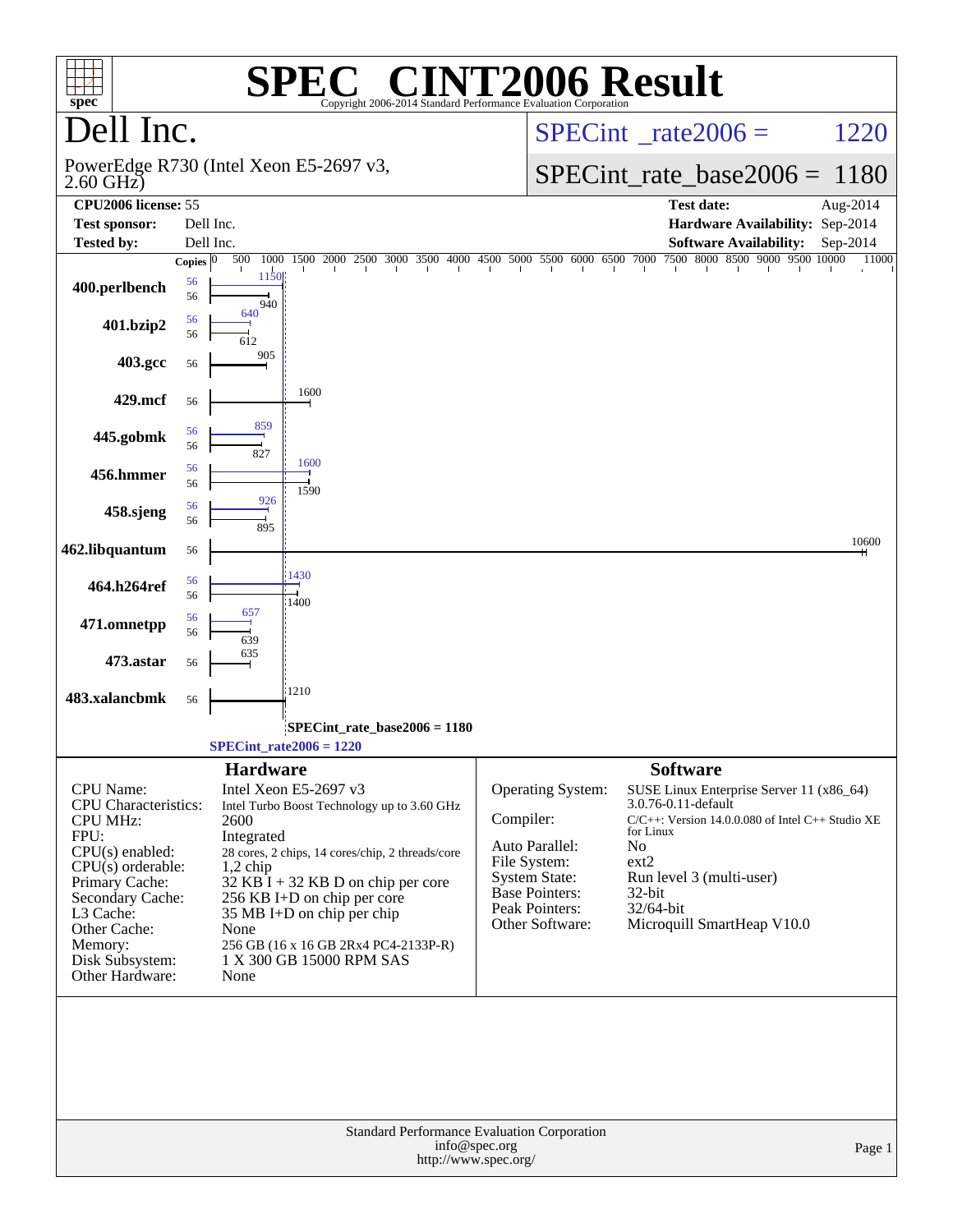

# **[SPEC CINT2006 Result](http://www.spec.org/auto/cpu2006/Docs/result-fields.html#SPECCINT2006Result)**

# Dell Inc.

2.60 GHz) PowerEdge R730 (Intel Xeon E5-2697 v3, SPECint rate $2006 = 1220$ 

## [SPECint\\_rate\\_base2006 =](http://www.spec.org/auto/cpu2006/Docs/result-fields.html#SPECintratebase2006) 1180

**[CPU2006 license:](http://www.spec.org/auto/cpu2006/Docs/result-fields.html#CPU2006license)** 55 **[Test date:](http://www.spec.org/auto/cpu2006/Docs/result-fields.html#Testdate)** Aug-2014 **[Test sponsor:](http://www.spec.org/auto/cpu2006/Docs/result-fields.html#Testsponsor)** Dell Inc. **[Hardware Availability:](http://www.spec.org/auto/cpu2006/Docs/result-fields.html#HardwareAvailability)** Sep-2014 **[Tested by:](http://www.spec.org/auto/cpu2006/Docs/result-fields.html#Testedby)** Dell Inc. **[Software Availability:](http://www.spec.org/auto/cpu2006/Docs/result-fields.html#SoftwareAvailability)** Sep-2014

#### **[Results Table](http://www.spec.org/auto/cpu2006/Docs/result-fields.html#ResultsTable)**

|                    | <b>Base</b>   |                |       |                                                                                                          |       |                |       | <b>Peak</b>   |                |              |                |              |                |              |
|--------------------|---------------|----------------|-------|----------------------------------------------------------------------------------------------------------|-------|----------------|-------|---------------|----------------|--------------|----------------|--------------|----------------|--------------|
| <b>Benchmark</b>   | <b>Copies</b> | <b>Seconds</b> | Ratio | <b>Seconds</b>                                                                                           | Ratio | <b>Seconds</b> | Ratio | <b>Copies</b> | <b>Seconds</b> | <b>Ratio</b> | <b>Seconds</b> | <b>Ratio</b> | <b>Seconds</b> | <b>Ratio</b> |
| 400.perlbench      | 56            | 582            | 940   | 584                                                                                                      | 937   | 580            | 943   | 56            | 476            | 1150         | 475            | <b>1150</b>  | 475            | 1150         |
| 401.bzip2          | 56            | 882            | 613   | 883                                                                                                      | 612   | 883            | 612   | 56            | 846            | 639          | 844            | 640          | 845            | 640          |
| $403.\mathrm{gcc}$ | 56            | 497            | 906   | 501                                                                                                      | 900   | 498            | 905   | 56            | 497            | 906          | 501            | 900          | 498            | 905          |
| $429$ .mcf         | 56            | 317            | 1610  | 319                                                                                                      | 1600  | 319            | 16001 | 56            | 317            | 1610         | 319            | 1600         | 319            | 1600         |
| $445$ .gobmk       | 56            | 711            | 827   | 711                                                                                                      | 826   | 707            | 830   | 56            | 684            | 859          | 684            | 859          | 684            | 859          |
| 456.hmmer          | 56            | 329            | 1590  | 330                                                                                                      | 1580  | 327            | 1600  | 56            | 327            | 1600         | 327            | 1600         | 327            | 1600         |
| $458$ .sjeng       | 56            | 757            | 895   | 757                                                                                                      | 895   | 762            | 890   | 56            | 732            | 926          | 732            | 926          | 731            | 927          |
| 462.libquantum     | 56            | 110            | 10500 | 110                                                                                                      | 10600 | 110            | 10600 | 56            | 110            | 10500        | <b>110</b>     | 10600        | 110            | 10600        |
| 464.h264ref        | 56            | 886            | 1400  | 882                                                                                                      | 1400  | 880            | 1410  | 56            | 864            | 1430         | 867            | 1430         | 863            | 1440         |
| 471.omnetpp        | 56            | 550            | 637   | 548                                                                                                      | 639   | 547            | 639   | 56            | 533            | 657          | 541            | 647          | 532            | 657          |
| $473$ . astar      | 56            | 619            | 635   | 618                                                                                                      | 636   | 619            | 635   | 56            | 619            | 635          | 618            | 636          | 619            | 635          |
| 483.xalancbmk      | 56            | 319            | 1210  | 321                                                                                                      | 1200  | 319            | 1210  | 56            | 319            | 1210         | 321            | 1200         | 319            | 1210         |
|                    |               |                |       | Results appear in the order in which they were run. Bold underlined text indicates a median measurement. |       |                |       |               |                |              |                |              |                |              |

#### **[Submit Notes](http://www.spec.org/auto/cpu2006/Docs/result-fields.html#SubmitNotes)**

 The numactl mechanism was used to bind copies to processors. The config file option 'submit' was used to generate numactl commands to bind each copy to a specific processor. For details, please see the config file.

#### **[Operating System Notes](http://www.spec.org/auto/cpu2006/Docs/result-fields.html#OperatingSystemNotes)**

Stack size set to unlimited using "ulimit -s unlimited"

#### **[Platform Notes](http://www.spec.org/auto/cpu2006/Docs/result-fields.html#PlatformNotes)**

 BIOS settings: Snoop Mode set to Cluster on Die Virtualization Technology disabled Execute Disable disabled System Profile set to Performance Sysinfo program /root/cpu2006-1.2/config/sysinfo.rev6818 \$Rev: 6818 \$ \$Date:: 2012-07-17 #\$ e86d102572650a6e4d596a3cee98f191 running on linux Fri Aug 29 14:27:29 2014

 This section contains SUT (System Under Test) info as seen by some common utilities. To remove or add to this section, see: <http://www.spec.org/cpu2006/Docs/config.html#sysinfo>

 From /proc/cpuinfo model name : Intel(R) Xeon(R) CPU E5-2697 v3 @ 2.60GHz 2 "physical id"s (chips) 56 "processors" Continued on next page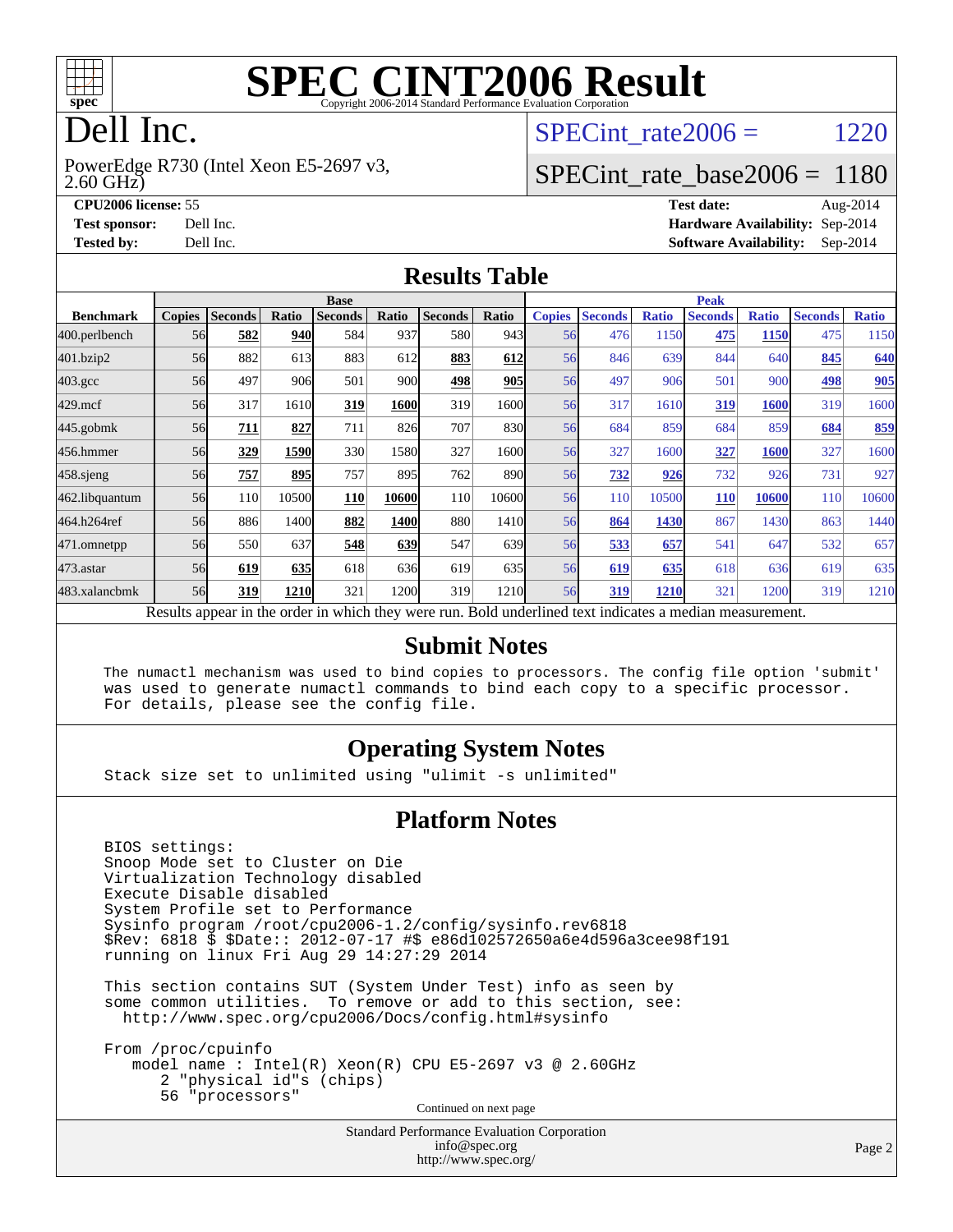

#### **[SPEC CINT2006 Result](http://www.spec.org/auto/cpu2006/Docs/result-fields.html#SPECCINT2006Result)** Copyright 2006-2014 Standard Performance Evaluation Corporation

# Dell Inc.

2.60 GHz) PowerEdge R730 (Intel Xeon E5-2697 v3, SPECint rate $2006 = 1220$ 

[SPECint\\_rate\\_base2006 =](http://www.spec.org/auto/cpu2006/Docs/result-fields.html#SPECintratebase2006) 1180

**[CPU2006 license:](http://www.spec.org/auto/cpu2006/Docs/result-fields.html#CPU2006license)** 55 **[Test date:](http://www.spec.org/auto/cpu2006/Docs/result-fields.html#Testdate)** Aug-2014 **[Test sponsor:](http://www.spec.org/auto/cpu2006/Docs/result-fields.html#Testsponsor)** Dell Inc. **[Hardware Availability:](http://www.spec.org/auto/cpu2006/Docs/result-fields.html#HardwareAvailability)** Sep-2014 **[Tested by:](http://www.spec.org/auto/cpu2006/Docs/result-fields.html#Testedby)** Dell Inc. **[Software Availability:](http://www.spec.org/auto/cpu2006/Docs/result-fields.html#SoftwareAvailability)** Sep-2014

#### **[Platform Notes \(Continued\)](http://www.spec.org/auto/cpu2006/Docs/result-fields.html#PlatformNotes)**

 cores, siblings (Caution: counting these is hw and system dependent. The following excerpts from /proc/cpuinfo might not be reliable. Use with caution.) cpu cores : 14 siblings : 28 physical 0: cores 0 1 2 3 4 5 6 8 9 10 11 12 13 14 physical 1: cores 0 1 2 3 4 5 6 8 9 10 11 12 13 14 cache size : 17920 KB From /proc/meminfo<br>MemTotal: 264571628 kB HugePages\_Total: 0 Hugepagesize: 2048 kB /usr/bin/lsb\_release -d SUSE Linux Enterprise Server 11 (x86\_64) From /etc/\*release\* /etc/\*version\* SuSE-release: SUSE Linux Enterprise Server 11 (x86\_64) VERSION = 11 PATCHLEVEL = 3 uname -a: Linux linux 3.0.76-0.11-default #1 SMP Fri Jun 14 08:21:43 UTC 2013 (ccab990) x86\_64 x86\_64 x86\_64 GNU/Linux run-level 3 Aug 29 14:19 last=S SPEC is set to: /root/cpu2006-1.2 Filesystem Type Size Used Avail Use% Mounted on /dev/sda2 ext2 267G 9.4G 257G 4% / Additional information from dmidecode: BIOS Dell Inc. 1.0.4 08/28/2014 Memory: 1x 00AD00B300AD HMA42GR7MFR4N-TFTD 16 GB 2133 MHz 8x 00AD063200AD HMA42GR7MFR4N-TFT1 16 GB 2133 MHz 7x 00CE00B300CE M393A2G40DB0-CPB 16 GB 2133 MHz 8x Not Specified Not Specified (End of data from sysinfo program)

#### **[General Notes](http://www.spec.org/auto/cpu2006/Docs/result-fields.html#GeneralNotes)**

Environment variables set by runspec before the start of the run: LD\_LIBRARY\_PATH = "/root/cpu2006-1.2/libs/32:/root/cpu2006-1.2/libs/64:/root/cpu2006-1.2/sh"

 Binaries compiled on a system with 1x Core i7-860 CPU + 8GB memory using RedHat EL 6.4 Transparent Huge Pages enabled with: Continued on next page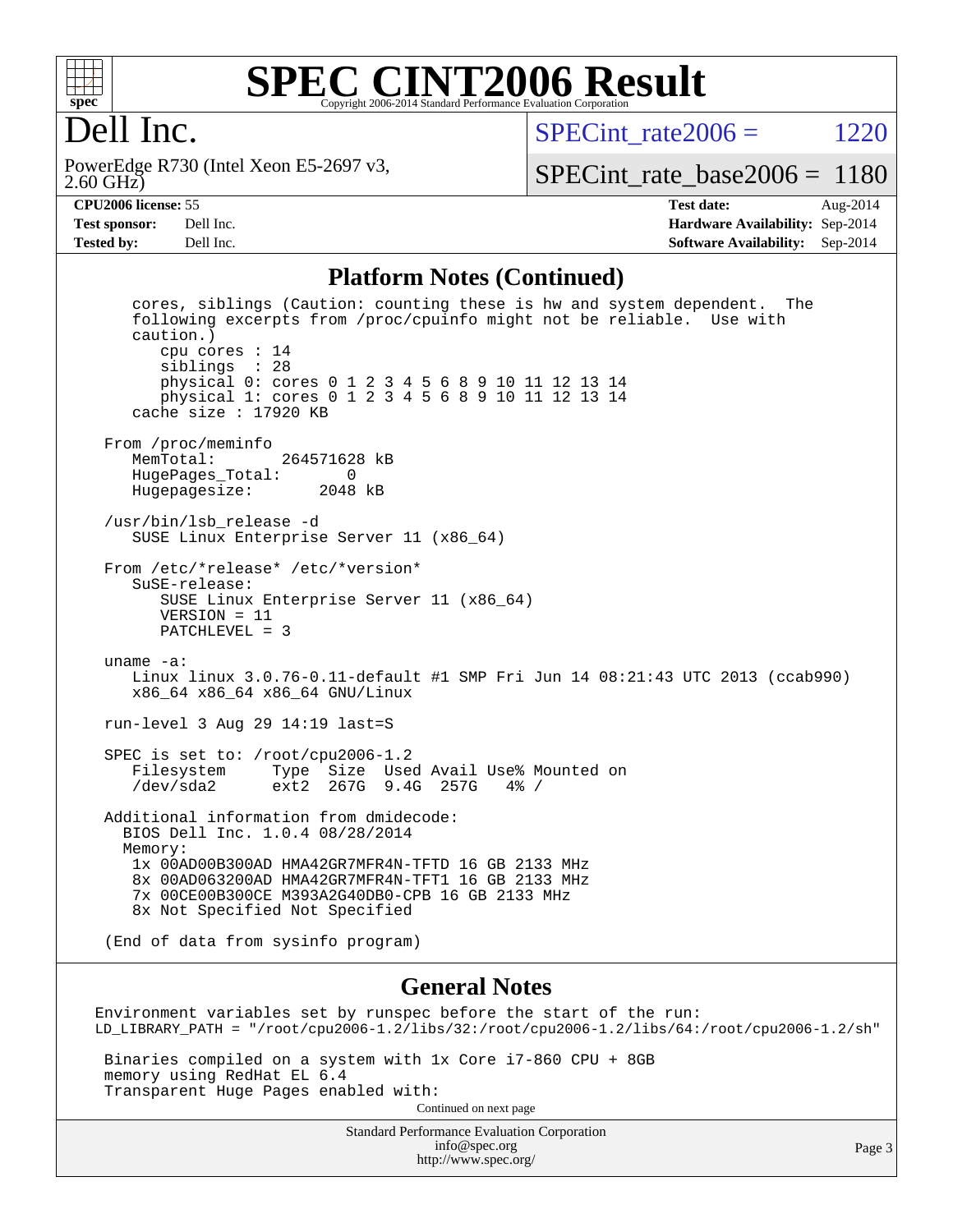

# **[SPEC CINT2006 Result](http://www.spec.org/auto/cpu2006/Docs/result-fields.html#SPECCINT2006Result)**

# Dell Inc.

SPECint rate $2006 = 1220$ 

2.60 GHz) PowerEdge R730 (Intel Xeon E5-2697 v3,

[SPECint\\_rate\\_base2006 =](http://www.spec.org/auto/cpu2006/Docs/result-fields.html#SPECintratebase2006) 1180

**[CPU2006 license:](http://www.spec.org/auto/cpu2006/Docs/result-fields.html#CPU2006license)** 55 **[Test date:](http://www.spec.org/auto/cpu2006/Docs/result-fields.html#Testdate)** Aug-2014 **[Test sponsor:](http://www.spec.org/auto/cpu2006/Docs/result-fields.html#Testsponsor)** Dell Inc. **[Hardware Availability:](http://www.spec.org/auto/cpu2006/Docs/result-fields.html#HardwareAvailability)** Sep-2014 **[Tested by:](http://www.spec.org/auto/cpu2006/Docs/result-fields.html#Testedby)** Dell Inc. **[Software Availability:](http://www.spec.org/auto/cpu2006/Docs/result-fields.html#SoftwareAvailability)** Sep-2014

#### **[General Notes \(Continued\)](http://www.spec.org/auto/cpu2006/Docs/result-fields.html#GeneralNotes)**

 echo always > /sys/kernel/mm/transparent\_hugepage/enabled Filesystem page cache cleared with: echo 1> /proc/sys/vm/drop\_caches runspec command invoked through numactl i.e.: numactl --interleave=all runspec <etc>

**[Base Compiler Invocation](http://www.spec.org/auto/cpu2006/Docs/result-fields.html#BaseCompilerInvocation)**

[C benchmarks](http://www.spec.org/auto/cpu2006/Docs/result-fields.html#Cbenchmarks): [icc -m32](http://www.spec.org/cpu2006/results/res2014q3/cpu2006-20140909-31402.flags.html#user_CCbase_intel_icc_5ff4a39e364c98233615fdd38438c6f2)

[C++ benchmarks:](http://www.spec.org/auto/cpu2006/Docs/result-fields.html#CXXbenchmarks) [icpc -m32](http://www.spec.org/cpu2006/results/res2014q3/cpu2006-20140909-31402.flags.html#user_CXXbase_intel_icpc_4e5a5ef1a53fd332b3c49e69c3330699)

#### **[Base Portability Flags](http://www.spec.org/auto/cpu2006/Docs/result-fields.html#BasePortabilityFlags)**

 400.perlbench: [-DSPEC\\_CPU\\_LINUX\\_IA32](http://www.spec.org/cpu2006/results/res2014q3/cpu2006-20140909-31402.flags.html#b400.perlbench_baseCPORTABILITY_DSPEC_CPU_LINUX_IA32) 462.libquantum: [-DSPEC\\_CPU\\_LINUX](http://www.spec.org/cpu2006/results/res2014q3/cpu2006-20140909-31402.flags.html#b462.libquantum_baseCPORTABILITY_DSPEC_CPU_LINUX) 483.xalancbmk: [-DSPEC\\_CPU\\_LINUX](http://www.spec.org/cpu2006/results/res2014q3/cpu2006-20140909-31402.flags.html#b483.xalancbmk_baseCXXPORTABILITY_DSPEC_CPU_LINUX)

## **[Base Optimization Flags](http://www.spec.org/auto/cpu2006/Docs/result-fields.html#BaseOptimizationFlags)**

[C benchmarks](http://www.spec.org/auto/cpu2006/Docs/result-fields.html#Cbenchmarks):

[-xCORE-AVX2](http://www.spec.org/cpu2006/results/res2014q3/cpu2006-20140909-31402.flags.html#user_CCbase_f-xAVX2_5f5fc0cbe2c9f62c816d3e45806c70d7) [-ipo](http://www.spec.org/cpu2006/results/res2014q3/cpu2006-20140909-31402.flags.html#user_CCbase_f-ipo) [-O3](http://www.spec.org/cpu2006/results/res2014q3/cpu2006-20140909-31402.flags.html#user_CCbase_f-O3) [-no-prec-div](http://www.spec.org/cpu2006/results/res2014q3/cpu2006-20140909-31402.flags.html#user_CCbase_f-no-prec-div) [-opt-prefetch](http://www.spec.org/cpu2006/results/res2014q3/cpu2006-20140909-31402.flags.html#user_CCbase_f-opt-prefetch) [-opt-mem-layout-trans=3](http://www.spec.org/cpu2006/results/res2014q3/cpu2006-20140909-31402.flags.html#user_CCbase_f-opt-mem-layout-trans_a7b82ad4bd7abf52556d4961a2ae94d5)

[C++ benchmarks:](http://www.spec.org/auto/cpu2006/Docs/result-fields.html#CXXbenchmarks)

[-xCORE-AVX2](http://www.spec.org/cpu2006/results/res2014q3/cpu2006-20140909-31402.flags.html#user_CXXbase_f-xAVX2_5f5fc0cbe2c9f62c816d3e45806c70d7) [-ipo](http://www.spec.org/cpu2006/results/res2014q3/cpu2006-20140909-31402.flags.html#user_CXXbase_f-ipo) [-O3](http://www.spec.org/cpu2006/results/res2014q3/cpu2006-20140909-31402.flags.html#user_CXXbase_f-O3) [-no-prec-div](http://www.spec.org/cpu2006/results/res2014q3/cpu2006-20140909-31402.flags.html#user_CXXbase_f-no-prec-div) [-opt-prefetch](http://www.spec.org/cpu2006/results/res2014q3/cpu2006-20140909-31402.flags.html#user_CXXbase_f-opt-prefetch) [-opt-mem-layout-trans=3](http://www.spec.org/cpu2006/results/res2014q3/cpu2006-20140909-31402.flags.html#user_CXXbase_f-opt-mem-layout-trans_a7b82ad4bd7abf52556d4961a2ae94d5) [-Wl,-z,muldefs](http://www.spec.org/cpu2006/results/res2014q3/cpu2006-20140909-31402.flags.html#user_CXXbase_link_force_multiple1_74079c344b956b9658436fd1b6dd3a8a) [-L/sh -lsmartheap](http://www.spec.org/cpu2006/results/res2014q3/cpu2006-20140909-31402.flags.html#user_CXXbase_SmartHeap_32f6c82aa1ed9c52345d30cf6e4a0499)

## **[Base Other Flags](http://www.spec.org/auto/cpu2006/Docs/result-fields.html#BaseOtherFlags)**

[C benchmarks](http://www.spec.org/auto/cpu2006/Docs/result-fields.html#Cbenchmarks):

403.gcc: [-Dalloca=\\_alloca](http://www.spec.org/cpu2006/results/res2014q3/cpu2006-20140909-31402.flags.html#b403.gcc_baseEXTRA_CFLAGS_Dalloca_be3056838c12de2578596ca5467af7f3)

# **[Peak Compiler Invocation](http://www.spec.org/auto/cpu2006/Docs/result-fields.html#PeakCompilerInvocation)**

[C benchmarks \(except as noted below\)](http://www.spec.org/auto/cpu2006/Docs/result-fields.html#Cbenchmarksexceptasnotedbelow): [icc -m32](http://www.spec.org/cpu2006/results/res2014q3/cpu2006-20140909-31402.flags.html#user_CCpeak_intel_icc_5ff4a39e364c98233615fdd38438c6f2)

Continued on next page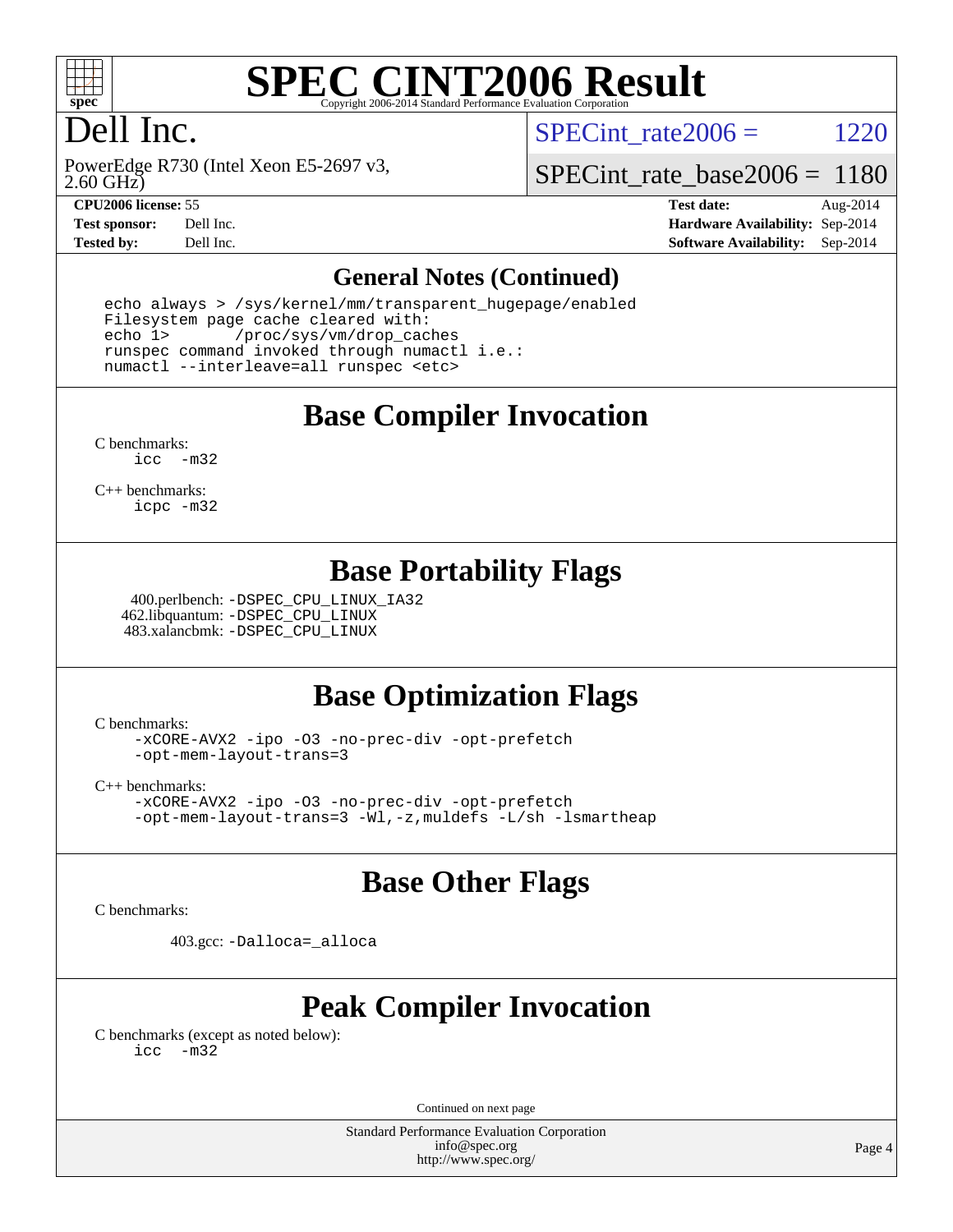

#### **[SPEC CINT2006 Result](http://www.spec.org/auto/cpu2006/Docs/result-fields.html#SPECCINT2006Result)** Copyright 2006-2014 Standard Performance Evaluation C

# Dell Inc.

2.60 GHz) PowerEdge R730 (Intel Xeon E5-2697 v3, SPECint rate $2006 = 1220$ 

[SPECint\\_rate\\_base2006 =](http://www.spec.org/auto/cpu2006/Docs/result-fields.html#SPECintratebase2006) 1180

**[CPU2006 license:](http://www.spec.org/auto/cpu2006/Docs/result-fields.html#CPU2006license)** 55 **[Test date:](http://www.spec.org/auto/cpu2006/Docs/result-fields.html#Testdate)** Aug-2014 **[Test sponsor:](http://www.spec.org/auto/cpu2006/Docs/result-fields.html#Testsponsor)** Dell Inc. **[Hardware Availability:](http://www.spec.org/auto/cpu2006/Docs/result-fields.html#HardwareAvailability)** Sep-2014 **[Tested by:](http://www.spec.org/auto/cpu2006/Docs/result-fields.html#Testedby)** Dell Inc. **[Software Availability:](http://www.spec.org/auto/cpu2006/Docs/result-fields.html#SoftwareAvailability)** Sep-2014

# **[Peak Compiler Invocation \(Continued\)](http://www.spec.org/auto/cpu2006/Docs/result-fields.html#PeakCompilerInvocation)**

400.perlbench: [icc -m64](http://www.spec.org/cpu2006/results/res2014q3/cpu2006-20140909-31402.flags.html#user_peakCCLD400_perlbench_intel_icc_64bit_bda6cc9af1fdbb0edc3795bac97ada53)

401.bzip2: [icc -m64](http://www.spec.org/cpu2006/results/res2014q3/cpu2006-20140909-31402.flags.html#user_peakCCLD401_bzip2_intel_icc_64bit_bda6cc9af1fdbb0edc3795bac97ada53)

456.hmmer: [icc -m64](http://www.spec.org/cpu2006/results/res2014q3/cpu2006-20140909-31402.flags.html#user_peakCCLD456_hmmer_intel_icc_64bit_bda6cc9af1fdbb0edc3795bac97ada53)

458.sjeng: [icc -m64](http://www.spec.org/cpu2006/results/res2014q3/cpu2006-20140909-31402.flags.html#user_peakCCLD458_sjeng_intel_icc_64bit_bda6cc9af1fdbb0edc3795bac97ada53)

[C++ benchmarks:](http://www.spec.org/auto/cpu2006/Docs/result-fields.html#CXXbenchmarks) [icpc -m32](http://www.spec.org/cpu2006/results/res2014q3/cpu2006-20140909-31402.flags.html#user_CXXpeak_intel_icpc_4e5a5ef1a53fd332b3c49e69c3330699)

#### **[Peak Portability Flags](http://www.spec.org/auto/cpu2006/Docs/result-fields.html#PeakPortabilityFlags)**

 400.perlbench: [-DSPEC\\_CPU\\_LP64](http://www.spec.org/cpu2006/results/res2014q3/cpu2006-20140909-31402.flags.html#b400.perlbench_peakCPORTABILITY_DSPEC_CPU_LP64) [-DSPEC\\_CPU\\_LINUX\\_X64](http://www.spec.org/cpu2006/results/res2014q3/cpu2006-20140909-31402.flags.html#b400.perlbench_peakCPORTABILITY_DSPEC_CPU_LINUX_X64) 401.bzip2: [-DSPEC\\_CPU\\_LP64](http://www.spec.org/cpu2006/results/res2014q3/cpu2006-20140909-31402.flags.html#suite_peakCPORTABILITY401_bzip2_DSPEC_CPU_LP64) 456.hmmer: [-DSPEC\\_CPU\\_LP64](http://www.spec.org/cpu2006/results/res2014q3/cpu2006-20140909-31402.flags.html#suite_peakCPORTABILITY456_hmmer_DSPEC_CPU_LP64) 458.sjeng: [-DSPEC\\_CPU\\_LP64](http://www.spec.org/cpu2006/results/res2014q3/cpu2006-20140909-31402.flags.html#suite_peakCPORTABILITY458_sjeng_DSPEC_CPU_LP64) 462.libquantum: [-DSPEC\\_CPU\\_LINUX](http://www.spec.org/cpu2006/results/res2014q3/cpu2006-20140909-31402.flags.html#b462.libquantum_peakCPORTABILITY_DSPEC_CPU_LINUX) 483.xalancbmk: [-DSPEC\\_CPU\\_LINUX](http://www.spec.org/cpu2006/results/res2014q3/cpu2006-20140909-31402.flags.html#b483.xalancbmk_peakCXXPORTABILITY_DSPEC_CPU_LINUX)

# **[Peak Optimization Flags](http://www.spec.org/auto/cpu2006/Docs/result-fields.html#PeakOptimizationFlags)**

[C benchmarks](http://www.spec.org/auto/cpu2006/Docs/result-fields.html#Cbenchmarks):

 400.perlbench: [-xCORE-AVX2](http://www.spec.org/cpu2006/results/res2014q3/cpu2006-20140909-31402.flags.html#user_peakPASS2_CFLAGSPASS2_LDCFLAGS400_perlbench_f-xAVX2_5f5fc0cbe2c9f62c816d3e45806c70d7)(pass 2) [-prof-gen](http://www.spec.org/cpu2006/results/res2014q3/cpu2006-20140909-31402.flags.html#user_peakPASS1_CFLAGSPASS1_LDCFLAGS400_perlbench_prof_gen_e43856698f6ca7b7e442dfd80e94a8fc)(pass 1) [-ipo](http://www.spec.org/cpu2006/results/res2014q3/cpu2006-20140909-31402.flags.html#user_peakPASS2_CFLAGSPASS2_LDCFLAGS400_perlbench_f-ipo)(pass 2) [-O3](http://www.spec.org/cpu2006/results/res2014q3/cpu2006-20140909-31402.flags.html#user_peakPASS2_CFLAGSPASS2_LDCFLAGS400_perlbench_f-O3)(pass 2) [-no-prec-div](http://www.spec.org/cpu2006/results/res2014q3/cpu2006-20140909-31402.flags.html#user_peakPASS2_CFLAGSPASS2_LDCFLAGS400_perlbench_f-no-prec-div)(pass 2) [-prof-use](http://www.spec.org/cpu2006/results/res2014q3/cpu2006-20140909-31402.flags.html#user_peakPASS2_CFLAGSPASS2_LDCFLAGS400_perlbench_prof_use_bccf7792157ff70d64e32fe3e1250b55)(pass 2) [-auto-ilp32](http://www.spec.org/cpu2006/results/res2014q3/cpu2006-20140909-31402.flags.html#user_peakCOPTIMIZE400_perlbench_f-auto-ilp32) 401.bzip2: [-xCORE-AVX2](http://www.spec.org/cpu2006/results/res2014q3/cpu2006-20140909-31402.flags.html#user_peakPASS2_CFLAGSPASS2_LDCFLAGS401_bzip2_f-xAVX2_5f5fc0cbe2c9f62c816d3e45806c70d7)(pass 2) [-prof-gen](http://www.spec.org/cpu2006/results/res2014q3/cpu2006-20140909-31402.flags.html#user_peakPASS1_CFLAGSPASS1_LDCFLAGS401_bzip2_prof_gen_e43856698f6ca7b7e442dfd80e94a8fc)(pass 1) [-ipo](http://www.spec.org/cpu2006/results/res2014q3/cpu2006-20140909-31402.flags.html#user_peakPASS2_CFLAGSPASS2_LDCFLAGS401_bzip2_f-ipo)(pass 2) [-O3](http://www.spec.org/cpu2006/results/res2014q3/cpu2006-20140909-31402.flags.html#user_peakPASS2_CFLAGSPASS2_LDCFLAGS401_bzip2_f-O3)(pass 2) [-no-prec-div](http://www.spec.org/cpu2006/results/res2014q3/cpu2006-20140909-31402.flags.html#user_peakPASS2_CFLAGSPASS2_LDCFLAGS401_bzip2_f-no-prec-div)(pass 2) [-prof-use](http://www.spec.org/cpu2006/results/res2014q3/cpu2006-20140909-31402.flags.html#user_peakPASS2_CFLAGSPASS2_LDCFLAGS401_bzip2_prof_use_bccf7792157ff70d64e32fe3e1250b55)(pass 2) [-opt-prefetch](http://www.spec.org/cpu2006/results/res2014q3/cpu2006-20140909-31402.flags.html#user_peakCOPTIMIZE401_bzip2_f-opt-prefetch) [-auto-ilp32](http://www.spec.org/cpu2006/results/res2014q3/cpu2006-20140909-31402.flags.html#user_peakCOPTIMIZE401_bzip2_f-auto-ilp32) [-ansi-alias](http://www.spec.org/cpu2006/results/res2014q3/cpu2006-20140909-31402.flags.html#user_peakCOPTIMIZE401_bzip2_f-ansi-alias)  $403.\text{gcc: basepeak}$  = yes  $429$ .mcf: basepeak = yes 445.gobmk: [-xCORE-AVX2](http://www.spec.org/cpu2006/results/res2014q3/cpu2006-20140909-31402.flags.html#user_peakPASS2_CFLAGSPASS2_LDCFLAGS445_gobmk_f-xAVX2_5f5fc0cbe2c9f62c816d3e45806c70d7)(pass 2) [-prof-gen](http://www.spec.org/cpu2006/results/res2014q3/cpu2006-20140909-31402.flags.html#user_peakPASS1_CFLAGSPASS1_LDCFLAGS445_gobmk_prof_gen_e43856698f6ca7b7e442dfd80e94a8fc)(pass 1) [-prof-use](http://www.spec.org/cpu2006/results/res2014q3/cpu2006-20140909-31402.flags.html#user_peakPASS2_CFLAGSPASS2_LDCFLAGS445_gobmk_prof_use_bccf7792157ff70d64e32fe3e1250b55)(pass 2) [-ansi-alias](http://www.spec.org/cpu2006/results/res2014q3/cpu2006-20140909-31402.flags.html#user_peakCOPTIMIZE445_gobmk_f-ansi-alias) [-opt-mem-layout-trans=3](http://www.spec.org/cpu2006/results/res2014q3/cpu2006-20140909-31402.flags.html#user_peakCOPTIMIZE445_gobmk_f-opt-mem-layout-trans_a7b82ad4bd7abf52556d4961a2ae94d5) 456.hmmer: [-xCORE-AVX2](http://www.spec.org/cpu2006/results/res2014q3/cpu2006-20140909-31402.flags.html#user_peakCOPTIMIZE456_hmmer_f-xAVX2_5f5fc0cbe2c9f62c816d3e45806c70d7) [-ipo](http://www.spec.org/cpu2006/results/res2014q3/cpu2006-20140909-31402.flags.html#user_peakCOPTIMIZE456_hmmer_f-ipo) [-O3](http://www.spec.org/cpu2006/results/res2014q3/cpu2006-20140909-31402.flags.html#user_peakCOPTIMIZE456_hmmer_f-O3) [-no-prec-div](http://www.spec.org/cpu2006/results/res2014q3/cpu2006-20140909-31402.flags.html#user_peakCOPTIMIZE456_hmmer_f-no-prec-div) [-unroll2](http://www.spec.org/cpu2006/results/res2014q3/cpu2006-20140909-31402.flags.html#user_peakCOPTIMIZE456_hmmer_f-unroll_784dae83bebfb236979b41d2422d7ec2) [-auto-ilp32](http://www.spec.org/cpu2006/results/res2014q3/cpu2006-20140909-31402.flags.html#user_peakCOPTIMIZE456_hmmer_f-auto-ilp32) 458.sjeng: [-xCORE-AVX2](http://www.spec.org/cpu2006/results/res2014q3/cpu2006-20140909-31402.flags.html#user_peakPASS2_CFLAGSPASS2_LDCFLAGS458_sjeng_f-xAVX2_5f5fc0cbe2c9f62c816d3e45806c70d7)(pass 2) [-prof-gen](http://www.spec.org/cpu2006/results/res2014q3/cpu2006-20140909-31402.flags.html#user_peakPASS1_CFLAGSPASS1_LDCFLAGS458_sjeng_prof_gen_e43856698f6ca7b7e442dfd80e94a8fc)(pass 1) [-ipo](http://www.spec.org/cpu2006/results/res2014q3/cpu2006-20140909-31402.flags.html#user_peakPASS2_CFLAGSPASS2_LDCFLAGS458_sjeng_f-ipo)(pass 2) [-O3](http://www.spec.org/cpu2006/results/res2014q3/cpu2006-20140909-31402.flags.html#user_peakPASS2_CFLAGSPASS2_LDCFLAGS458_sjeng_f-O3)(pass 2) [-no-prec-div](http://www.spec.org/cpu2006/results/res2014q3/cpu2006-20140909-31402.flags.html#user_peakPASS2_CFLAGSPASS2_LDCFLAGS458_sjeng_f-no-prec-div)(pass 2) [-prof-use](http://www.spec.org/cpu2006/results/res2014q3/cpu2006-20140909-31402.flags.html#user_peakPASS2_CFLAGSPASS2_LDCFLAGS458_sjeng_prof_use_bccf7792157ff70d64e32fe3e1250b55)(pass 2) [-unroll4](http://www.spec.org/cpu2006/results/res2014q3/cpu2006-20140909-31402.flags.html#user_peakCOPTIMIZE458_sjeng_f-unroll_4e5e4ed65b7fd20bdcd365bec371b81f) [-auto-ilp32](http://www.spec.org/cpu2006/results/res2014q3/cpu2006-20140909-31402.flags.html#user_peakCOPTIMIZE458_sjeng_f-auto-ilp32)

Continued on next page